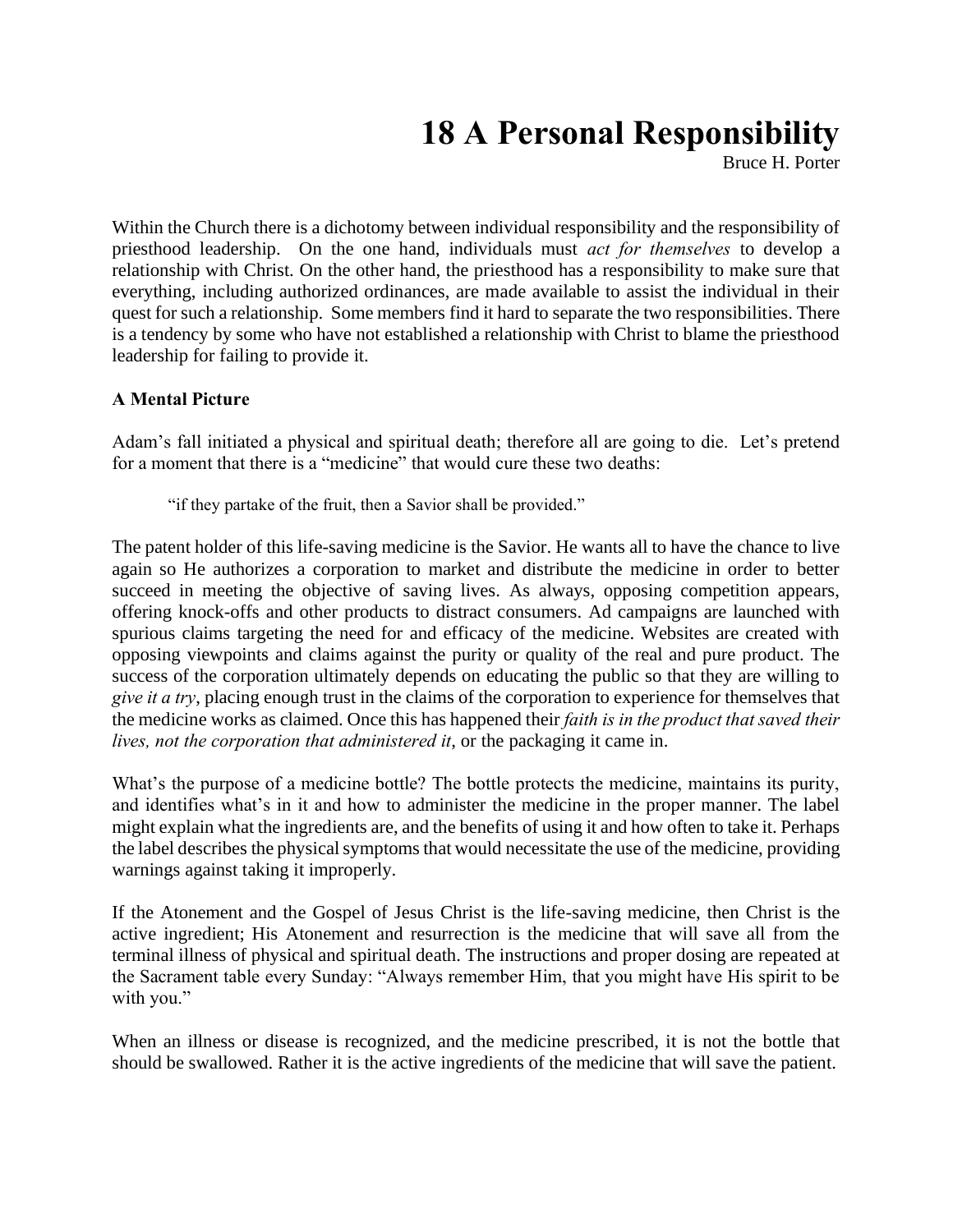If you want to become better spiritually, it is up to you to take the medicine—it cannot be forcefed. The priesthood organization is vital in the administration of this medicine, but it is still up to you to take what is being offered. To refuse it because one does not like the packaging would be foolish, since it's what's in the bottle that saves your life, not the bottle itself.

It's important to remember that the "medicine" presented and ordinances offered by the Church of Jesus Christ of Latter-day Saints is a relationship with Jesus Christ and the Atonement. This relationship is the healing product that should be sought after. Many of the issues that are leading members to fall away are the result of faith and testimonies being placed in the vehicle of the administration (the bottle), and not in the Gospel of Jesus Christ (the medicine).

Everyone who seeks to progress spiritually through their faith and repentance must eventually become free from the blood and sins of the generation in which they live. This goal establishes the need for the prophet, apostles and other leaders of the priesthood to declare what those sins are. The goal of every prophet has been (and still is) to establish Zion. This can only be accomplished when individuals choose to become pure in heart. This goal has failed in every dispensation (except for the people of Enoch and Melchizedek) because those who should know better (i.e. those who have the gospel) have embraced spiritual Babylon. Zion is character! Zion cannot be established by a command or proclamation from the church office building, but *only* by the change of heart and character of the individual. If it takes a natural or economic disaster for people to have "all things in common", you can be sure "Zion has fled" from the heart. The desire to live those laws must grow from the seeds of the love of God and man in the good ground of the heart and character, not from the necessity of survival. This may only be accomplished by the use of agency, never by force, be it destructive, economic, or by proclamation or command. If there is no choice but to be good then being good is not a choice. Righteousness cannot exist in this scenario, as Lehi and Alma explain.

The priesthood and church organization work for the individual. The church is organized expressly to facilitate a personal relationship between God and the individual.

The Church is organized for two reasons: to show our love of God and our love of our fellow man. *First,* one demonstrates their love of God through worship and a willingness to *sincerely* participate in the church and in the ordinances of the gospel (the sacrament, baptism, receiving the gift of the Holy Ghost, etc.), in an organized and orderly manner. [Records are kept of specific ordinances a member might participate in to prevent redundancy of performing those ordinances over again, as in relocations (see, D&C 20:64, 84; D&C 72:17, 25).] *Second,* the church is organized so that the individual may have an opportunity to serve other people. Service is the key to developing the character of loving God and loving our fellowman. This is the command of Christ to all believers, and upon these two commandments hangs all of the commandments, all of the law and all that the prophets have taught (and will teach) [\(Matthew 22:40\)](http://classic.scriptures.lds.org/en/matt/22/40). The church organization provides the opportunity to serve (minister to) others in the administration of the gospel, thereby helping the faithful develop the necessary character trait of charity, the pure love of Christ.

Everyone should participate in the ordinances necessary for salvation, which will simultaneously develop the traits of love and service. Home teaching and visiting teaching does not exist for the